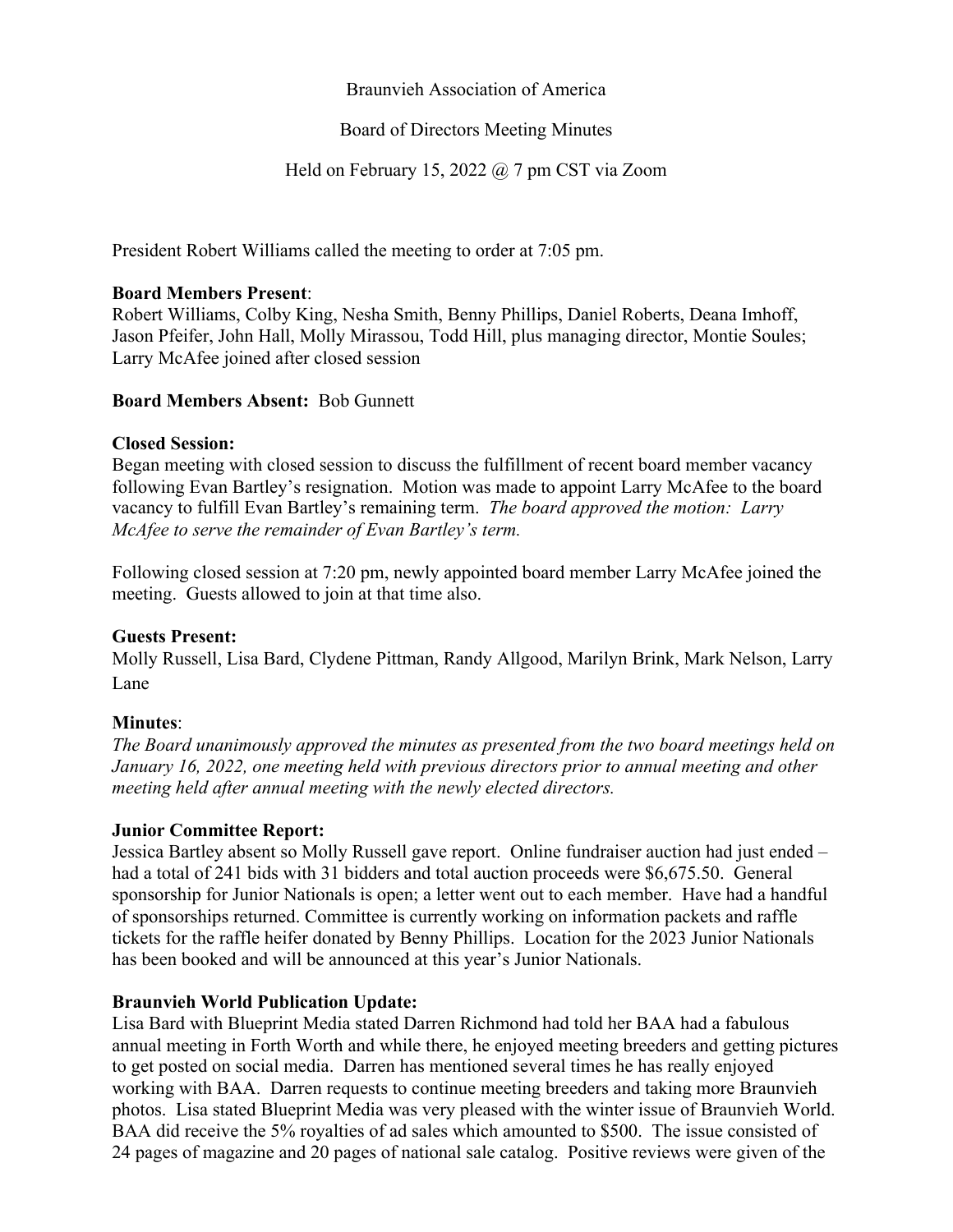magazine. Lisa stated Blueprint met a few weeks ago to discuss the next publication which will be the membership directory issue. Lisa gave a couple dates: looking at going to print June 30, 2022; therefore, ad deadline would be June 8. It was discussed spring sale reports could be listed in upcoming publication along with pictures from upcoming Field Day. Costs were discussed of producing publication. Discussion was made of getting more people added to the mailing list to receive Braunvieh World.

### **Social Media Update:**

Clydene Pittman went over social media activity. Currently have 1,834 likes that are following BAA, that's up 31 people this month. Have reached 8,150 people this past month, had 2,375 engagements for the month, 526 page views and Instagram was at 328 which was down a bit this last month. Clydene stated have begun getting people scheduled promoting their spring sales but still need to get some pricing finalized and get those fees added to fee list. Recently, have started to push the National Bull Sale but waiting on pictures and videos. BAA had good results with National Sale event on facebook, reached 3,968 people.

# **Treasurer Report and Discussions During Treasurer Report:**

Montie Soules had emailed financials for month of January and year to date. Montie stated membership responded well to the THR assessments, revenue was \$12,900 but had only budgeted \$3,700. Overall, had a good month, net income was \$5,879 but had only budgeted \$4,078. Net income YTD was \$20,030 but only had budgeted \$1,914. *The board unanimously accepted the financials as presented for the month of January 2022.*

Montie stated the interest on CD was mistyped; he confirmed current CD interest is actually .60 rather than .06 which is still not great but it's better than thought. Montie recently visited with Edward Jones to discuss different options to increase funds. It was recommended to leave some in CD in case needed quick access to cash and invest remainder of CD in something with better interest rates. Finance committee to look further into.

Different discussions included all transfers are now completed from National Sale and Jim can make a button online so that members can donate to Junior Braunvieh Association.

# **Corporate Philanthropic Committee Report:**

Randy Allgood gave update, still gathering thoughts and working on committee list. Randy gave names of some committee members but still working to finalize list. Randy announced list of shows that hold Braunvieh Junior shows and stated we need all the national shows to have Braunvieh Junior shows. Randy will reach out to San Antonio soon to ask what it will take to have Braunvieh showing again in San Antonio. Randy stated 501c3 still needs addressed. Montie gave brief summary of what consists of obtaining a 501c3. Mark Nelson stated BAA previously had 501c3 in Nebraska years ago but not sure of current status. Mark Nelson received word from Stoney during meeting, Stoney originally got the 501c3 established years ago and believes it's still active. Mark will pursue and relay information back.

### **Exhibition Committee Report:**

Marilyn Brink gave update of who has committed to serve on exhibition committee so far. Marilyn stated with the recent BAA rule changes, the special rules that go into premium books for Braunvieh shows needed updated. Marilyn, chair on behalf of the committee brought forth recommendation as shared in email. The proposed special rules revised to have fractions removed from description of Braunvieh cattle and will state the following: animals must be Fullblood or Purebred to qualify for FB/PB Braunvieh show. Braunvieh Beef Builders will be shown in a separate Beef Builder show. Cattle recorded as "Braunvieh Influence" with a "BI"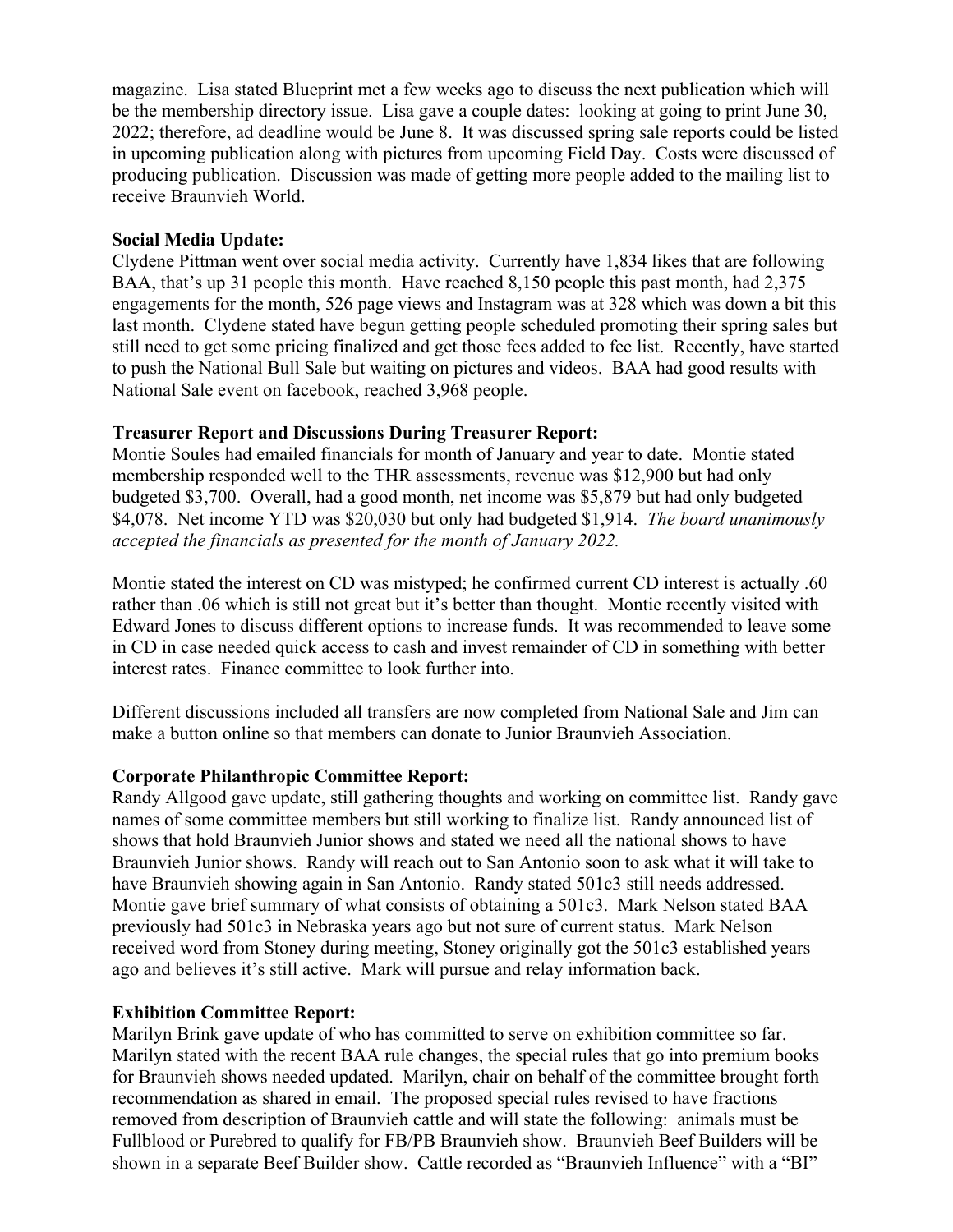prefix are not eligible. *The board unanimously approved to accept the rule update as Marilyn printed and sent in email.*

Other discussions included committee will work on terms and conditions for BAA sales to be published and be listed on BAA website. Committee will also begin looking at next years National Sale from location of sale site to management of the sale.

# **Registrations and Transfers Committee Report:**

Benny Phillips asked if board members received email of the proposed amendment to adding BI prefixed animals. Several discussions had of what definition to use for a registered Braunvieh to give clarity of newly added prefix, BI. Committee will work on definition. Committee also plans to work on updates for four more rules under Rules and Regulations. The complete committee member list will be announced by next board meeting.

# **Breeders Guidelines Committee Report:**

Daniel Roberts had nothing to report other than working on committee list.

# **Performance Committee Report:**

Mark Nelson stated currently working on committee member list and will have to all by next board meeting. Mark stated basic direction for committee to focus on will be bringing data into evaluation and believes the sire evaluation project in northwest Arkansas will be very beneficial. Mark plans for committee to interact with Genomics committee – believes it's important to bring 100k tests to a standard so that genomically enhanced EPDs can be taken to a new level.

Mark Nelson mentioned there will be a subcommittee within the Performance committee. It will be the bull test/sale committee, chaired by Todd Hill. Performance committee will oversee the bull test/sale committee.

Due to Todd Hill having to leave during board meeting, Mark Nelson gave report of bull test/sale committee. Bull sale consisting of 18 bulls set for March 12, 2022, pictures and videos to be done next day, banner ad to be up soon, Gulf Coast magazine ad being designed next day, working on scheduling semen and trich tests but not getting done too soon – will do the tests and have it on health papers - will be within 30 days of sale date.

Discussion was made of adding other bull tests into national test program.

# **Genomics Committee Report:**

John Hall announced bringing on Scott Blair as part of the committee to help if there are any health issues. Committee will be following up with Mark Nelson working on performance committee. John stated it's been interesting how many sire verifications have been missed and recorded incorrectly, not necessarily done on purpose but by accident. Sire verifications have been corrected and shows it is working and bettering the breed.

# **Promotions Committee Report:**

Colby King stated needed to get some pricing together. Committee to call Superior soon and see when next American Rancher will run; therefore, will be reaching out for advertisement. It was suggested need to create a campaign about the Braunvieh Female and maybe look at alternate advertising. Several discussions were made of various advertisement routes including involving the juniors and their speaking abilities.